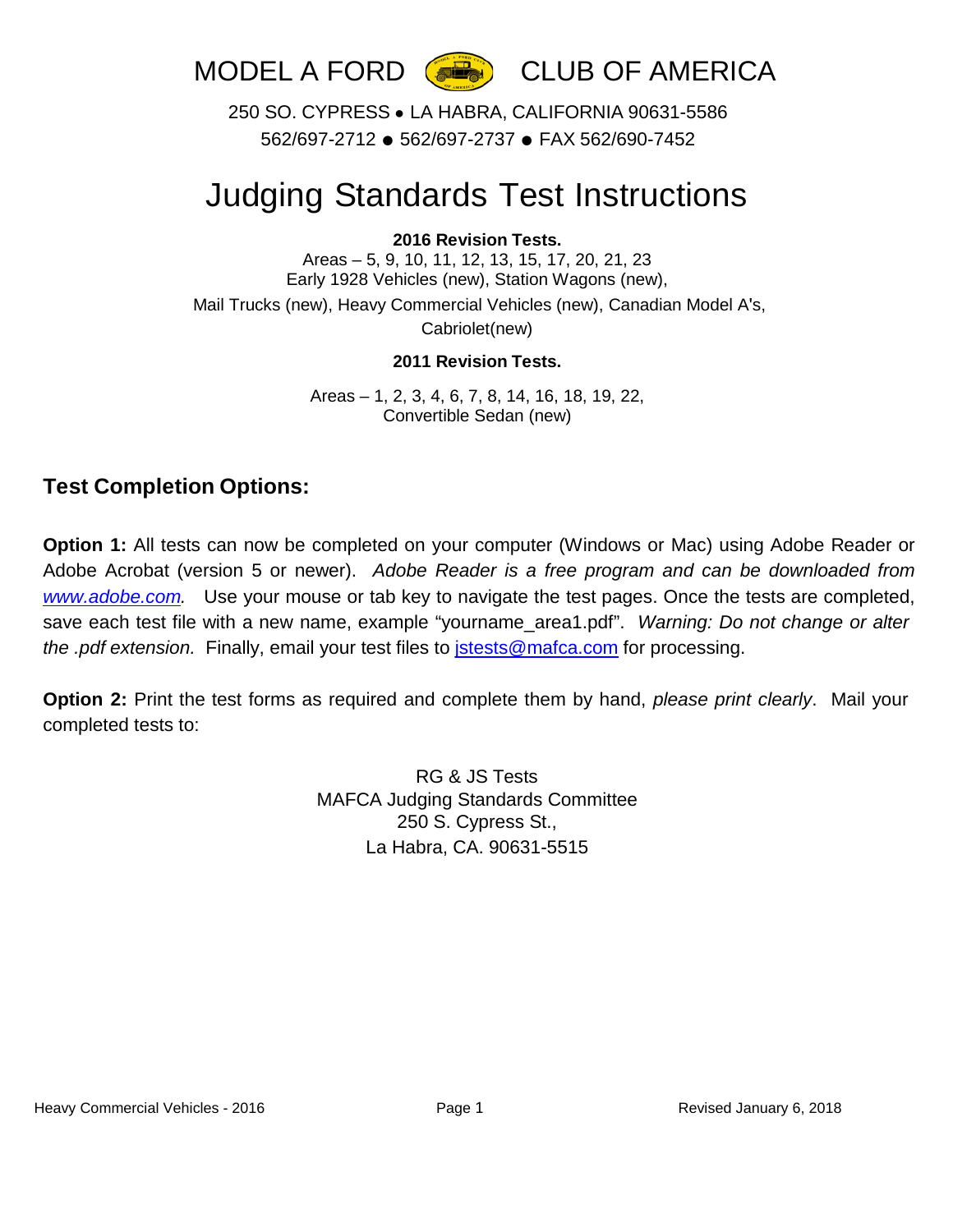## MODEL A FORD **(BUD** CLUB OF AMERICA

250 SO. CYPRESS ● LA HABRA, CALIFORNIA 90631-5586

562/697-2712 ● 562/697-2737 ● FAX 562/690-7452

## Test Heavy Commercial Vehicles

Use 2016 Restoration Guidelines Revisions

| Email: ___________________________________Phone No.: ____________________MAFCA #__________________                                                                                                                             |
|--------------------------------------------------------------------------------------------------------------------------------------------------------------------------------------------------------------------------------|
| 1. The major features that distinguished the 82-B Closed Cab were an ____________ _____and ______<br>_____, with double molding extending around the cab back; _______ rear corners, large rear window<br>and metal sun visor. |
| 2. Engines used in AA trucks after ________ _____ (date) were stamped with a AA prefix.                                                                                                                                        |
| 3. The AA-8005B radiator used from June 1930 to the end of production had 136 oblong tubes,<br>True $\vert$   False   $\vert$ .                                                                                                |
| 4. Wheel nuts on all AA's were stamped "R" or "L" after ______ _____ (date).                                                                                                                                                   |
| 5. A ___ ____ front spring was standard equipment for an AA 131" wheel base from January 1930 to                                                                                                                               |
| the end of production.                                                                                                                                                                                                         |
| 6. Front bumpers on all AA vehicles were optional equipment through _____________ _____ (date) and                                                                                                                             |
| standard equipment thereafter.                                                                                                                                                                                                 |
| 7. The dispatch pocket in the Closed Cab 82-B is installed on the _____________________.                                                                                                                                       |
| 8. Rear fenders for School and Passenger buses, 330-A and 330-B, were supplied by _________                                                                                                                                    |
| ______ and installed with ____ _____.                                                                                                                                                                                          |
| 9. Funeral Coaches and Ambulances built after ____________ _____ (date) had linoleum covered running                                                                                                                           |
| boards.                                                                                                                                                                                                                        |
| 10. Lettering, artwork and decalcomania applications should be listed on the windshield placard as<br>accessories when judged. True   False   .                                                                                |
| 11. AA's with an 82-B Closed Cab used a left hand door AA-82766 that had an elongated oval recess.                                                                                                                             |
| False $  \cdot  $ .<br>True                                                                                                                                                                                                    |
| 12. A typical finish for an AA body was all ___ _____ and __________.                                                                                                                                                          |
| 13. An AA single bar front bumper was used from November 1930 to the end of production had a _____                                                                                                                             |
| finish.                                                                                                                                                                                                                        |

Heavy Commercial Vehicles - 2016 **Page 2** Revised January 6, 2018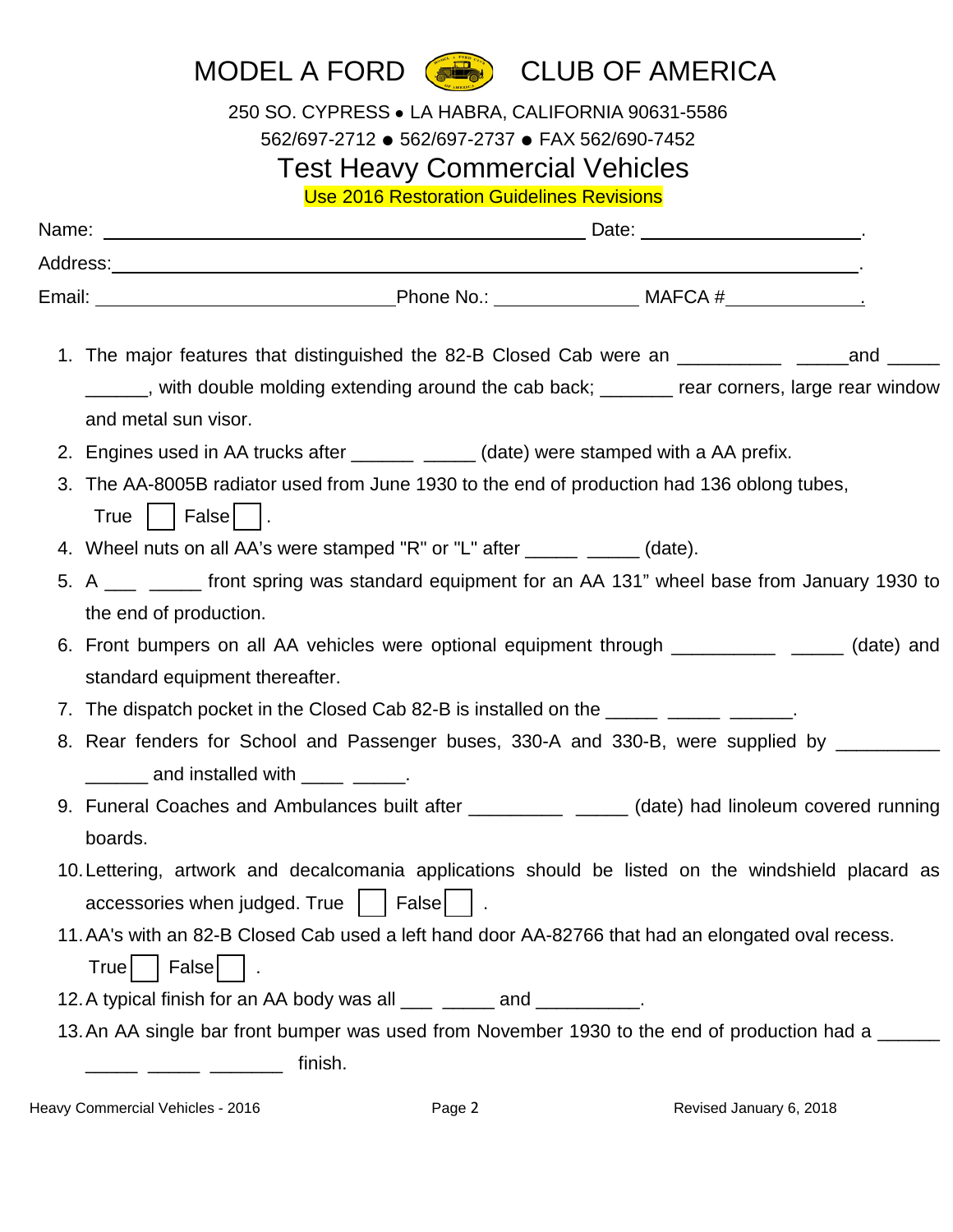| MODEL A FORD<br><b>CLUB OF AMERICA</b><br>「緑山」                                                                              |
|-----------------------------------------------------------------------------------------------------------------------------|
| 250 SO. CYPRESS . LA HABRA, CALIFORNIA 90631-5586                                                                           |
| 562/697-2712 · 562/697-2737 · FAX 562/690-7452                                                                              |
| 14. Beginning in September 1930, commercial ____________, ______ ______ were used on the                                    |
| headlights and horn on the AA.                                                                                              |
| 15. A governor, a Ford Authorized Accessory, was available as a car or truck accessory.<br>True $\vert$   False   $\vert$ . |
| 16. A 20 inch six opening reverse dish disc wheel was used beginning in ________ (month) 1929 through                       |
| __________ (month) 1929.                                                                                                    |
| 17. Although Ford did not supply a spare tire, the spare must have a tire of the same size as the rear tires.               |
| False $\vert \ \ \vert$ .<br>$True$ $ $                                                                                     |
| 18. Budd five spoke wheels used ____________ ________ hub caps, with the front hub caps having ______                       |
| threads and the rear hub caps having __________ threads.                                                                    |
| 19. Double bent valve hardware used on Budd wheels was supplied by _____ and _______.                                       |
| 20. With the introduction of the heavy duty front axle assembly in ______________, (date) front shocks were                 |
| no longer used.                                                                                                             |
| 21. Dump bodies were produced by several suppliers. They were Anthony, Ditwiler, Galion and _____.                          |
| 22. Closed and open cabs were produced by two manufacturers. In addition to Ford, was also a                                |
| supplier.                                                                                                                   |
| 23. Closed bodies (passenger and cargo as one body enclosed) were produced by outside suppliers that                        |
| included Budd, Murray, Briggs, Baker Raulang and _____________.                                                             |
| 24. The AA-13511 switch chain/clamp assembly was introduced into production in ________ (month) of                          |
| _______ (year).                                                                                                             |
| 25. In May of 1931, a low speed generator would require a special radiator outlet pipe _________ (part                      |
| number) and special water inlet ____________ (part number).                                                                 |
| 26. Having three running board brackets on each frame side indicated that the AA had rear _______.                          |
| 27. The AA used Model A passenger vehicle front axles, spindle arms and spindle bolts through                               |
| (month) of _____ (year).                                                                                                    |
| 28. Four speed transmissions and clutch housings were manufactured by _______ ____ and _______                              |
|                                                                                                                             |
| 29. The differential (Design 3) that looked like a Model A differential but larger, was introduced in early                 |

\_\_\_\_\_\_ (year).

Heavy Commercial Vehicles - 2016 **Page 3** Page 3 Revised January 6, 2018